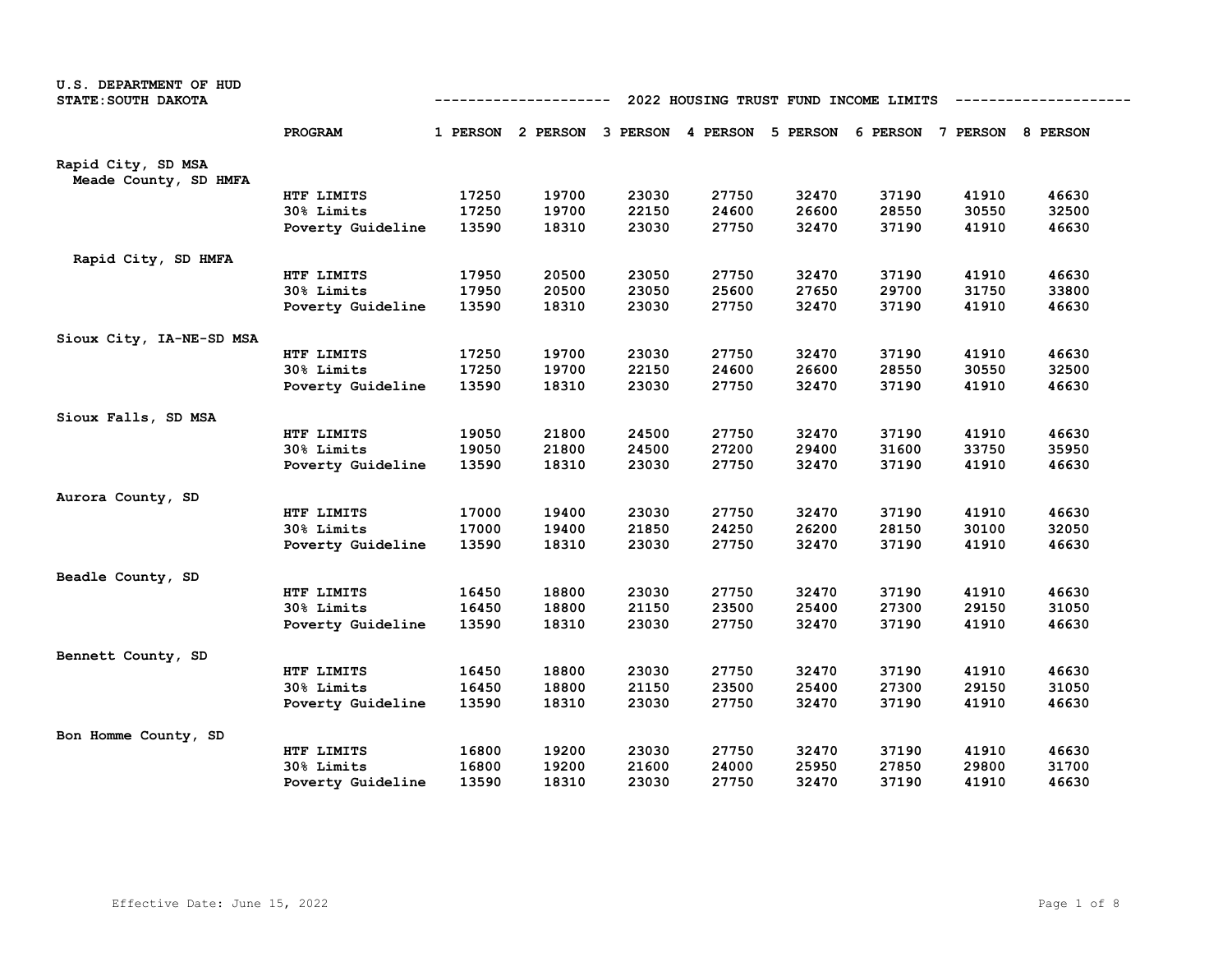| U.S. DEPARTMENT OF HUD<br>STATE: SOUTH DAKOTA |                   | 2022 HOUSING TRUST FUND INCOME LIMITS<br>---------- |                                                                         |       |       |       |       |       |       |
|-----------------------------------------------|-------------------|-----------------------------------------------------|-------------------------------------------------------------------------|-------|-------|-------|-------|-------|-------|
|                                               | PROGRAM           |                                                     | 1 PERSON 2 PERSON 3 PERSON 4 PERSON 5 PERSON 6 PERSON 7 PERSON 8 PERSON |       |       |       |       |       |       |
| Brookings County, SD                          |                   |                                                     |                                                                         |       |       |       |       |       |       |
|                                               | HTF LIMITS        | 20250                                               | 23150                                                                   | 26050 | 28900 | 32470 | 37190 | 41910 | 46630 |
|                                               | 30% Limits        | 20250                                               | 23150                                                                   | 26050 | 28900 | 31250 | 33550 | 35850 | 38150 |
|                                               | Poverty Guideline | 13590                                               | 18310                                                                   | 23030 | 27750 | 32470 | 37190 | 41910 | 46630 |
| Brown County, SD                              |                   |                                                     |                                                                         |       |       |       |       |       |       |
|                                               | HTF LIMITS        | 18850                                               | 21550                                                                   | 24250 | 27750 | 32470 | 37190 | 41910 | 46630 |
|                                               | 30% Limits        | 18850                                               | 21550                                                                   | 24250 | 26900 | 29100 | 31250 | 33400 | 35550 |
|                                               | Poverty Guideline | 13590                                               | 18310                                                                   | 23030 | 27750 | 32470 | 37190 | 41910 | 46630 |
| Brule County, SD                              |                   |                                                     |                                                                         |       |       |       |       |       |       |
|                                               | HTF LIMITS        | 16450                                               | 18800                                                                   | 23030 | 27750 | 32470 | 37190 | 41910 | 46630 |
|                                               | 30% Limits        | 16450                                               | 18800                                                                   | 21150 | 23500 | 25400 | 27300 | 29150 | 31050 |
|                                               | Poverty Guideline | 13590                                               | 18310                                                                   | 23030 | 27750 | 32470 | 37190 | 41910 | 46630 |
| Buffalo County, SD                            |                   |                                                     |                                                                         |       |       |       |       |       |       |
|                                               | HTF LIMITS        | 16450                                               | 18800                                                                   | 23030 | 27750 | 32470 | 37190 | 41910 | 46630 |
|                                               | 30% Limits        | 16450                                               | 18800                                                                   | 21150 | 23500 | 25400 | 27300 | 29150 | 31050 |
|                                               | Poverty Guideline | 13590                                               | 18310                                                                   | 23030 | 27750 | 32470 | 37190 | 41910 | 46630 |
| Butte County, SD                              |                   |                                                     |                                                                         |       |       |       |       |       |       |
|                                               | HTF LIMITS        | 16450                                               | 18800                                                                   | 23030 | 27750 | 32470 | 37190 | 41910 | 46630 |
|                                               | 30% Limits        | 16450                                               | 18800                                                                   | 21150 | 23500 | 25400 | 27300 | 29150 | 31050 |
|                                               | Poverty Guideline | 13590                                               | 18310                                                                   | 23030 | 27750 | 32470 | 37190 | 41910 | 46630 |
| Campbell County, SD                           |                   |                                                     |                                                                         |       |       |       |       |       |       |
|                                               | HTF LIMITS        | 17050                                               | 19450                                                                   | 23030 | 27750 | 32470 | 37190 | 41910 | 46630 |
|                                               | 30% Limits        | 17050                                               | 19450                                                                   | 21900 | 24300 | 26250 | 28200 | 30150 | 32100 |
|                                               | Poverty Guideline | 13590                                               | 18310                                                                   | 23030 | 27750 | 32470 | 37190 | 41910 | 46630 |
| Charles Mix County, SD                        |                   |                                                     |                                                                         |       |       |       |       |       |       |
|                                               | HTF LIMITS        | 16450                                               | 18800                                                                   | 23030 | 27750 | 32470 | 37190 | 41910 | 46630 |
|                                               | 30% Limits        | 16450                                               | 18800                                                                   | 21150 | 23500 | 25400 | 27300 | 29150 | 31050 |
|                                               | Poverty Guideline | 13590                                               | 18310                                                                   | 23030 | 27750 | 32470 | 37190 | 41910 | 46630 |
| Clark County, SD                              |                   |                                                     |                                                                         |       |       |       |       |       |       |
|                                               | HTF LIMITS        | 16450                                               | 18800                                                                   | 23030 | 27750 | 32470 | 37190 | 41910 | 46630 |
|                                               | 30% Limits        | 16450                                               | 18800                                                                   | 21150 | 23500 | 25400 | 27300 | 29150 | 31050 |
|                                               | Poverty Guideline | 13590                                               | 18310                                                                   | 23030 | 27750 | 32470 | 37190 | 41910 | 46630 |
| Clay County, SD                               |                   |                                                     |                                                                         |       |       |       |       |       |       |
|                                               | HTF LIMITS        | 18800                                               | 21500                                                                   | 24200 | 27750 | 32470 | 37190 | 41910 | 46630 |
|                                               | 30% Limits        | 18800                                               | 21500                                                                   | 24200 | 26850 | 29000 | 31150 | 33300 | 35450 |
|                                               | Poverty Guideline | 13590                                               | 18310                                                                   | 23030 | 27750 | 32470 | 37190 | 41910 | 46630 |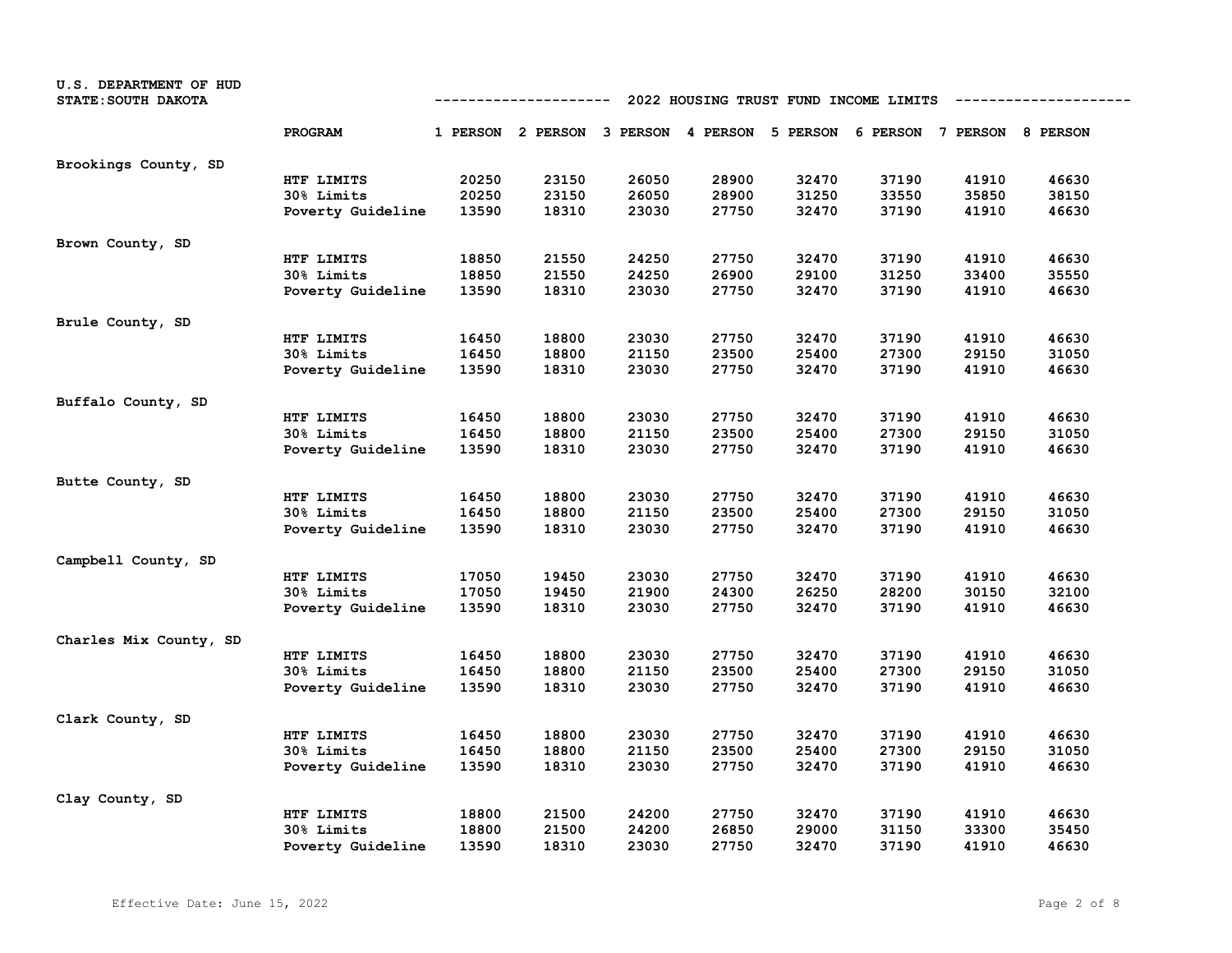| U.S. DEPARTMENT OF HUD<br>STATE: SOUTH DAKOTA |                   | 2022 HOUSING TRUST FUND INCOME LIMITS<br>---------- |                                              |       |       |       |       |                            |       |
|-----------------------------------------------|-------------------|-----------------------------------------------------|----------------------------------------------|-------|-------|-------|-------|----------------------------|-------|
|                                               | PROGRAM           |                                                     | 1 PERSON 2 PERSON 3 PERSON 4 PERSON 5 PERSON |       |       |       |       | 6 PERSON 7 PERSON 8 PERSON |       |
| Codington County, SD                          |                   |                                                     |                                              |       |       |       |       |                            |       |
|                                               | HTF LIMITS        | 17400                                               | 19900                                        | 23030 | 27750 | 32470 | 37190 | 41910                      | 46630 |
|                                               | 30% Limits        | 17400                                               | 19900                                        | 22400 | 24850 | 26850 | 28850 | 30850                      | 32850 |
|                                               | Poverty Guideline | 13590                                               | 18310                                        | 23030 | 27750 | 32470 | 37190 | 41910                      | 46630 |
| Corson County, SD                             |                   |                                                     |                                              |       |       |       |       |                            |       |
|                                               | HTF LIMITS        | 16450                                               | 18800                                        | 23030 | 27750 | 32470 | 37190 | 41910                      | 46630 |
|                                               | 30% Limits        | 16450                                               | 18800                                        | 21150 | 23500 | 25400 | 27300 | 29150                      | 31050 |
|                                               | Poverty Guideline | 13590                                               | 18310                                        | 23030 | 27750 | 32470 | 37190 | 41910                      | 46630 |
| Custer County, SD                             |                   |                                                     |                                              |       |       |       |       |                            |       |
|                                               | HTF LIMITS        | 16450                                               | 18800                                        | 23030 | 27750 | 32470 | 37190 | 41910                      | 46630 |
|                                               | 30% Limits        | 16450                                               | 18800                                        | 21150 | 23500 | 25400 | 27300 | 29150                      | 31050 |
|                                               | Poverty Guideline | 13590                                               | 18310                                        | 23030 | 27750 | 32470 | 37190 | 41910                      | 46630 |
| Davison County, SD                            |                   |                                                     |                                              |       |       |       |       |                            |       |
|                                               | HTF LIMITS        | 16950                                               | 19400                                        | 23030 | 27750 | 32470 | 37190 | 41910                      | 46630 |
|                                               | 30% Limits        | 16950                                               | 19400                                        | 21800 | 24200 | 26150 | 28100 | 30050                      | 31950 |
|                                               | Poverty Guideline | 13590                                               | 18310                                        | 23030 | 27750 | 32470 | 37190 | 41910                      | 46630 |
| Day County, SD                                |                   |                                                     |                                              |       |       |       |       |                            |       |
|                                               | HTF LIMITS        | 16450                                               | 18800                                        | 23030 | 27750 | 32470 | 37190 | 41910                      | 46630 |
|                                               | 30% Limits        | 16450                                               | 18800                                        | 21150 | 23500 | 25400 | 27300 | 29150                      | 31050 |
|                                               | Poverty Guideline | 13590                                               | 18310                                        | 23030 | 27750 | 32470 | 37190 | 41910                      | 46630 |
| Deuel County, SD                              |                   |                                                     |                                              |       |       |       |       |                            |       |
|                                               | HTF LIMITS        | 17050                                               | 19500                                        | 23030 | 27750 | 32470 | 37190 | 41910                      | 46630 |
|                                               | <b>30% Limits</b> | 17050                                               | 19500                                        | 21950 | 24350 | 26300 | 28250 | 30200                      | 32150 |
|                                               | Poverty Guideline | 13590                                               | 18310                                        | 23030 | 27750 | 32470 | 37190 | 41910                      | 46630 |
| Dewey County, SD                              |                   |                                                     |                                              |       |       |       |       |                            |       |
|                                               | HTF LIMITS        | 16450                                               | 18800                                        | 23030 | 27750 | 32470 | 37190 | 41910                      | 46630 |
|                                               | 30% Limits        | 16450                                               | 18800                                        | 21150 | 23500 | 25400 | 27300 | 29150                      | 31050 |
|                                               | Poverty Guideline | 13590                                               | 18310                                        | 23030 | 27750 | 32470 | 37190 | 41910                      | 46630 |
| Douglas County, SD                            |                   |                                                     |                                              |       |       |       |       |                            |       |
|                                               | HTF LIMITS        | 17050                                               | 19500                                        | 23030 | 27750 | 32470 | 37190 | 41910                      | 46630 |
|                                               | 30% Limits        | 17050                                               | 19500                                        | 21950 | 24350 | 26300 | 28250 | 30200                      | 32150 |
|                                               | Poverty Guideline | 13590                                               | 18310                                        | 23030 | 27750 | 32470 | 37190 | 41910                      | 46630 |
| Edmunds County, SD                            |                   |                                                     |                                              |       |       |       |       |                            |       |
|                                               | HTF LIMITS        | 18900                                               | 21600                                        | 24300 | 27750 | 32470 | 37190 | 41910                      | 46630 |
|                                               | 30% Limits        | 18900                                               | 21600                                        | 24300 | 27000 | 29200 | 31350 | 33500                      | 35650 |
|                                               | Poverty Guideline | 13590                                               | 18310                                        | 23030 | 27750 | 32470 | 37190 | 41910                      | 46630 |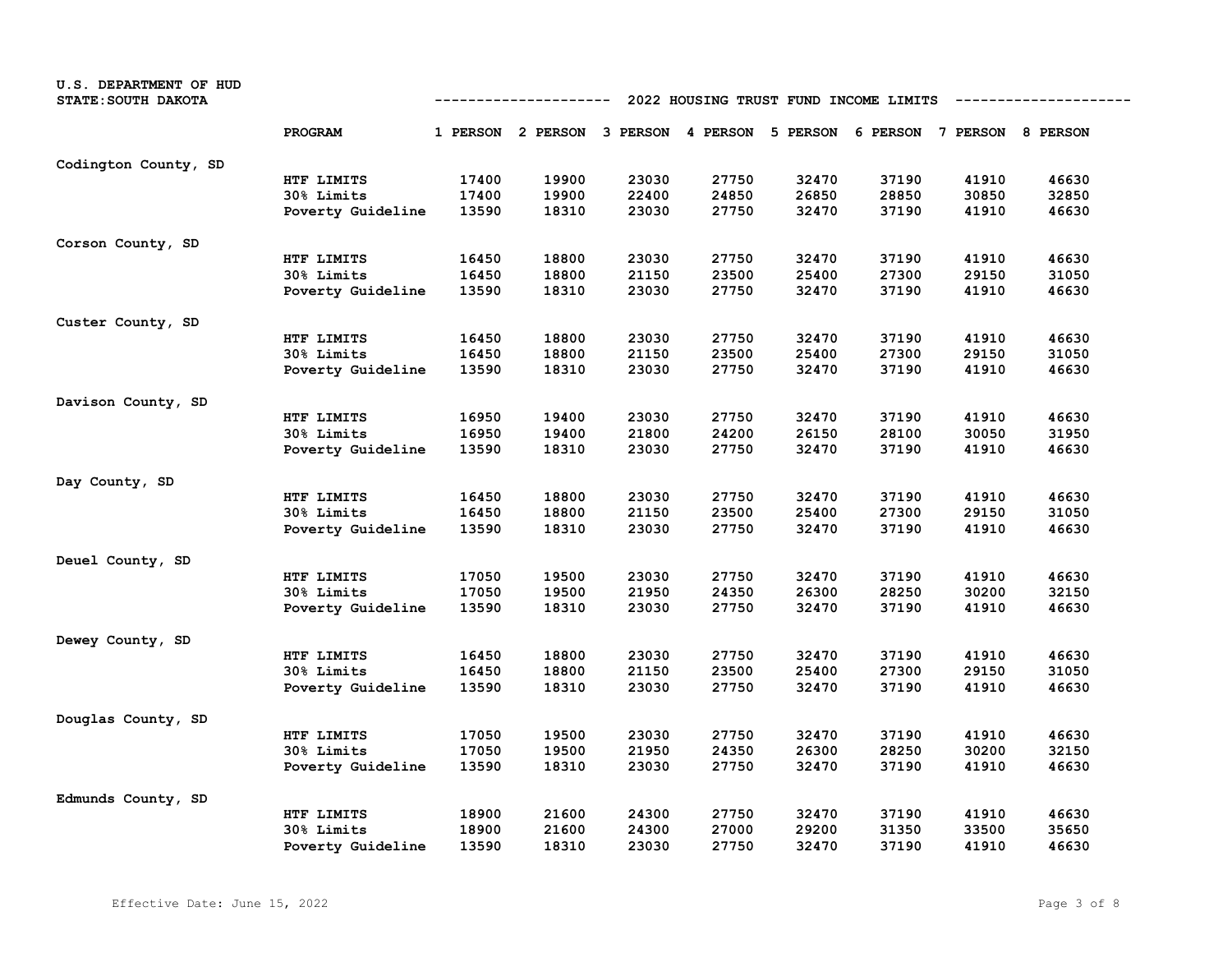| U.S. DEPARTMENT OF HUD<br>STATE: SOUTH DAKOTA |                   | 2022 HOUSING TRUST FUND INCOME LIMITS<br>---------- |                                                                         |       |       |       |       |       |       |  |
|-----------------------------------------------|-------------------|-----------------------------------------------------|-------------------------------------------------------------------------|-------|-------|-------|-------|-------|-------|--|
|                                               | PROGRAM           |                                                     | 1 PERSON 2 PERSON 3 PERSON 4 PERSON 5 PERSON 6 PERSON 7 PERSON 8 PERSON |       |       |       |       |       |       |  |
| Fall River County, SD                         |                   |                                                     |                                                                         |       |       |       |       |       |       |  |
|                                               | HTF LIMITS        | 16450                                               | 18800                                                                   | 23030 | 27750 | 32470 | 37190 | 41910 | 46630 |  |
|                                               | 30% Limits        | 16450                                               | 18800                                                                   | 21150 | 23500 | 25400 | 27300 | 29150 | 31050 |  |
|                                               | Poverty Guideline | 13590                                               | 18310                                                                   | 23030 | 27750 | 32470 | 37190 | 41910 | 46630 |  |
| Faulk County, SD                              |                   |                                                     |                                                                         |       |       |       |       |       |       |  |
|                                               | HTF LIMITS        | 19300                                               | 22050                                                                   | 24800 | 27750 | 32470 | 37190 | 41910 | 46630 |  |
|                                               | 30% Limits        | 19300                                               | 22050                                                                   | 24800 | 27550 | 29800 | 32000 | 34200 | 36400 |  |
|                                               | Poverty Guideline | 13590                                               | 18310                                                                   | 23030 | 27750 | 32470 | 37190 | 41910 | 46630 |  |
| Grant County, SD                              |                   |                                                     |                                                                         |       |       |       |       |       |       |  |
|                                               | HTF LIMITS        | 17100                                               | 19550                                                                   | 23030 | 27750 | 32470 | 37190 | 41910 | 46630 |  |
|                                               | 30% Limits        | 17100                                               | 19550                                                                   | 22000 | 24400 | 26400 | 28350 | 30300 | 32250 |  |
|                                               | Poverty Guideline | 13590                                               | 18310                                                                   | 23030 | 27750 | 32470 | 37190 | 41910 | 46630 |  |
| Gregory County, SD                            |                   |                                                     |                                                                         |       |       |       |       |       |       |  |
|                                               | HTF LIMITS        | 16450                                               | 18800                                                                   | 23030 | 27750 | 32470 | 37190 | 41910 | 46630 |  |
|                                               | 30% Limits        | 16450                                               | 18800                                                                   | 21150 | 23500 | 25400 | 27300 | 29150 | 31050 |  |
|                                               | Poverty Guideline | 13590                                               | 18310                                                                   | 23030 | 27750 | 32470 | 37190 | 41910 | 46630 |  |
| Haakon County, SD                             |                   |                                                     |                                                                         |       |       |       |       |       |       |  |
|                                               | HTF LIMITS        | 16450                                               | 18800                                                                   | 23030 | 27750 | 32470 | 37190 | 41910 | 46630 |  |
|                                               | 30% Limits        | 16450                                               | 18800                                                                   | 21150 | 23500 | 25400 | 27300 | 29150 | 31050 |  |
|                                               | Poverty Guideline | 13590                                               | 18310                                                                   | 23030 | 27750 | 32470 | 37190 | 41910 | 46630 |  |
| Hamlin County, SD                             |                   |                                                     |                                                                         |       |       |       |       |       |       |  |
|                                               | HTF LIMITS        | 17050                                               | 19500                                                                   | 23030 | 27750 | 32470 | 37190 | 41910 | 46630 |  |
|                                               | 30% Limits        | 17050                                               | 19500                                                                   | 21950 | 24350 | 26300 | 28250 | 30200 | 32150 |  |
|                                               | Poverty Guideline | 13590                                               | 18310                                                                   | 23030 | 27750 | 32470 | 37190 | 41910 | 46630 |  |
| Hand County, SD                               |                   |                                                     |                                                                         |       |       |       |       |       |       |  |
|                                               | HTF LIMITS        | 17050                                               | 19500                                                                   | 23030 | 27750 | 32470 | 37190 | 41910 | 46630 |  |
|                                               | 30% Limits        | 17050                                               | 19500                                                                   | 21950 | 24350 | 26300 | 28250 | 30200 | 32150 |  |
|                                               | Poverty Guideline | 13590                                               | 18310                                                                   | 23030 | 27750 | 32470 | 37190 | 41910 | 46630 |  |
| Hanson County, SD                             |                   |                                                     |                                                                         |       |       |       |       |       |       |  |
|                                               | HTF LIMITS        | 17850                                               | 20400                                                                   | 23030 | 27750 | 32470 | 37190 | 41910 | 46630 |  |
|                                               | 30% Limits        | 17850                                               | 20400                                                                   | 22950 | 25450 | 27500 | 29550 | 31600 | 33600 |  |
|                                               | Poverty Guideline | 13590                                               | 18310                                                                   | 23030 | 27750 | 32470 | 37190 | 41910 | 46630 |  |
| Harding County, SD                            |                   |                                                     |                                                                         |       |       |       |       |       |       |  |
|                                               | HTF LIMITS        | 16800                                               | 19200                                                                   | 23030 | 27750 | 32470 | 37190 | 41910 | 46630 |  |
|                                               | 30% Limits        | 16800                                               | 19200                                                                   | 21600 | 23950 | 25900 | 27800 | 29700 | 31650 |  |
|                                               | Poverty Guideline | 13590                                               | 18310                                                                   | 23030 | 27750 | 32470 | 37190 | 41910 | 46630 |  |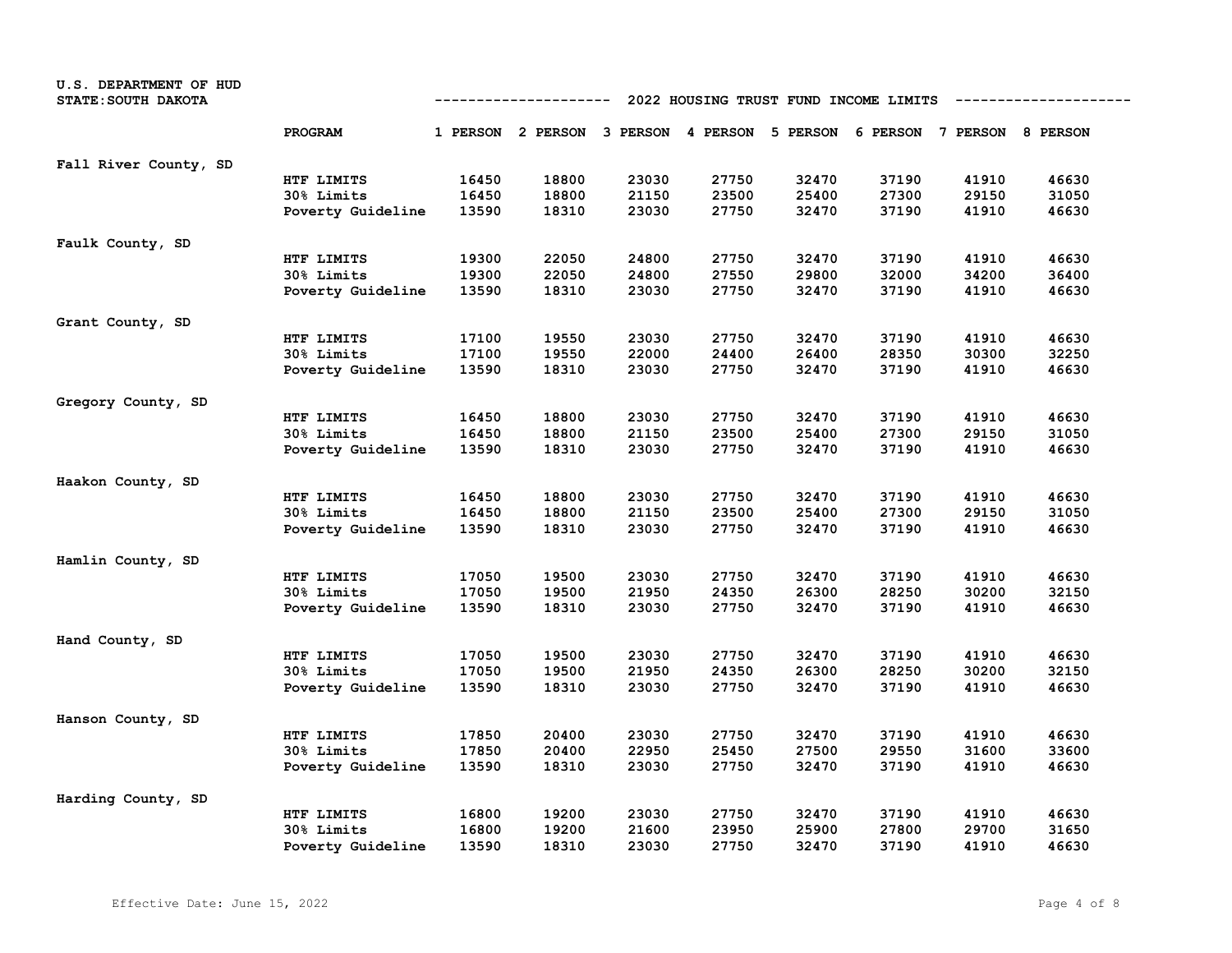| U.S. DEPARTMENT OF HUD<br>STATE: SOUTH DAKOTA |                   | 2022 HOUSING TRUST FUND INCOME LIMITS<br>---------- |                                                                         |       |       |       |       |       |       |  |
|-----------------------------------------------|-------------------|-----------------------------------------------------|-------------------------------------------------------------------------|-------|-------|-------|-------|-------|-------|--|
|                                               | PROGRAM           |                                                     | 1 PERSON 2 PERSON 3 PERSON 4 PERSON 5 PERSON 6 PERSON 7 PERSON 8 PERSON |       |       |       |       |       |       |  |
| Hughes County, SD                             |                   |                                                     |                                                                         |       |       |       |       |       |       |  |
|                                               | HTF LIMITS        | 21050                                               | 24050                                                                   | 27050 | 30050 | 32500 | 37190 | 41910 | 46630 |  |
|                                               | 30% Limits        | 21050                                               | 24050                                                                   | 27050 | 30050 | 32500 | 34900 | 37300 | 39700 |  |
|                                               | Poverty Guideline | 13590                                               | 18310                                                                   | 23030 | 27750 | 32470 | 37190 | 41910 | 46630 |  |
| Hutchinson County, SD                         |                   |                                                     |                                                                         |       |       |       |       |       |       |  |
|                                               | HTF LIMITS        | 17150                                               | 19600                                                                   | 23030 | 27750 | 32470 | 37190 | 41910 | 46630 |  |
|                                               | 30% Limits        | 17150                                               | 19600                                                                   | 22050 | 24500 | 26500 | 28450 | 30400 | 32350 |  |
|                                               | Poverty Guideline | 13590                                               | 18310                                                                   | 23030 | 27750 | 32470 | 37190 | 41910 | 46630 |  |
| Hyde County, SD                               |                   |                                                     |                                                                         |       |       |       |       |       |       |  |
|                                               | HTF LIMITS        | 17050                                               | 19500                                                                   | 23030 | 27750 | 32470 | 37190 | 41910 | 46630 |  |
|                                               | 30% Limits        | 17050                                               | 19500                                                                   | 21950 | 24350 | 26300 | 28250 | 30200 | 32150 |  |
|                                               | Poverty Guideline | 13590                                               | 18310                                                                   | 23030 | 27750 | 32470 | 37190 | 41910 | 46630 |  |
| Jackson County, SD                            |                   |                                                     |                                                                         |       |       |       |       |       |       |  |
|                                               | HTF LIMITS        | 16450                                               | 18800                                                                   | 23030 | 27750 | 32470 | 37190 | 41910 | 46630 |  |
|                                               | 30% Limits        | 16450                                               | 18800                                                                   | 21150 | 23500 | 25400 | 27300 | 29150 | 31050 |  |
|                                               | Poverty Guideline | 13590                                               | 18310                                                                   | 23030 | 27750 | 32470 | 37190 | 41910 | 46630 |  |
| Jerauld County, SD                            |                   |                                                     |                                                                         |       |       |       |       |       |       |  |
|                                               | HTF LIMITS        | 16450                                               | 18800                                                                   | 23030 | 27750 | 32470 | 37190 | 41910 | 46630 |  |
|                                               | 30% Limits        | 16450                                               | 18800                                                                   | 21150 | 23500 | 25400 | 27300 | 29150 | 31050 |  |
|                                               | Poverty Guideline | 13590                                               | 18310                                                                   | 23030 | 27750 | 32470 | 37190 | 41910 | 46630 |  |
| Jones County, SD                              |                   |                                                     |                                                                         |       |       |       |       |       |       |  |
|                                               | HTF LIMITS        | 16450                                               | 18800                                                                   | 23030 | 27750 | 32470 | 37190 | 41910 | 46630 |  |
|                                               | 30% Limits        | 16450                                               | 18800                                                                   | 21150 | 23500 | 25400 | 27300 | 29150 | 31050 |  |
|                                               | Poverty Guideline | 13590                                               | 18310                                                                   | 23030 | 27750 | 32470 | 37190 | 41910 | 46630 |  |
| Kingsbury County, SD                          |                   |                                                     |                                                                         |       |       |       |       |       |       |  |
|                                               | HTF LIMITS        | 17050                                               | 19500                                                                   | 23030 | 27750 | 32470 | 37190 | 41910 | 46630 |  |
|                                               | 30% Limits        | 17050                                               | 19500                                                                   | 21950 | 24350 | 26300 | 28250 | 30200 | 32150 |  |
|                                               | Poverty Guideline | 13590                                               | 18310                                                                   | 23030 | 27750 | 32470 | 37190 | 41910 | 46630 |  |
| Lake County, SD                               |                   |                                                     |                                                                         |       |       |       |       |       |       |  |
|                                               | HTF LIMITS        | 18900                                               | 21600                                                                   | 24300 | 27750 | 32470 | 37190 | 41910 | 46630 |  |
|                                               | 30% Limits        | 18900                                               | 21600                                                                   | 24300 | 27000 | 29200 | 31350 | 33500 | 35650 |  |
|                                               | Poverty Guideline | 13590                                               | 18310                                                                   | 23030 | 27750 | 32470 | 37190 | 41910 | 46630 |  |
| Lawrence County, SD                           |                   |                                                     |                                                                         |       |       |       |       |       |       |  |
|                                               | HTF LIMITS        | 17050                                               | 19500                                                                   | 23030 | 27750 | 32470 | 37190 | 41910 | 46630 |  |
|                                               | 30% Limits        | 17050                                               | 19500                                                                   | 21950 | 24350 | 26300 | 28250 | 30200 | 32150 |  |
|                                               | Poverty Guideline | 13590                                               | 18310                                                                   | 23030 | 27750 | 32470 | 37190 | 41910 | 46630 |  |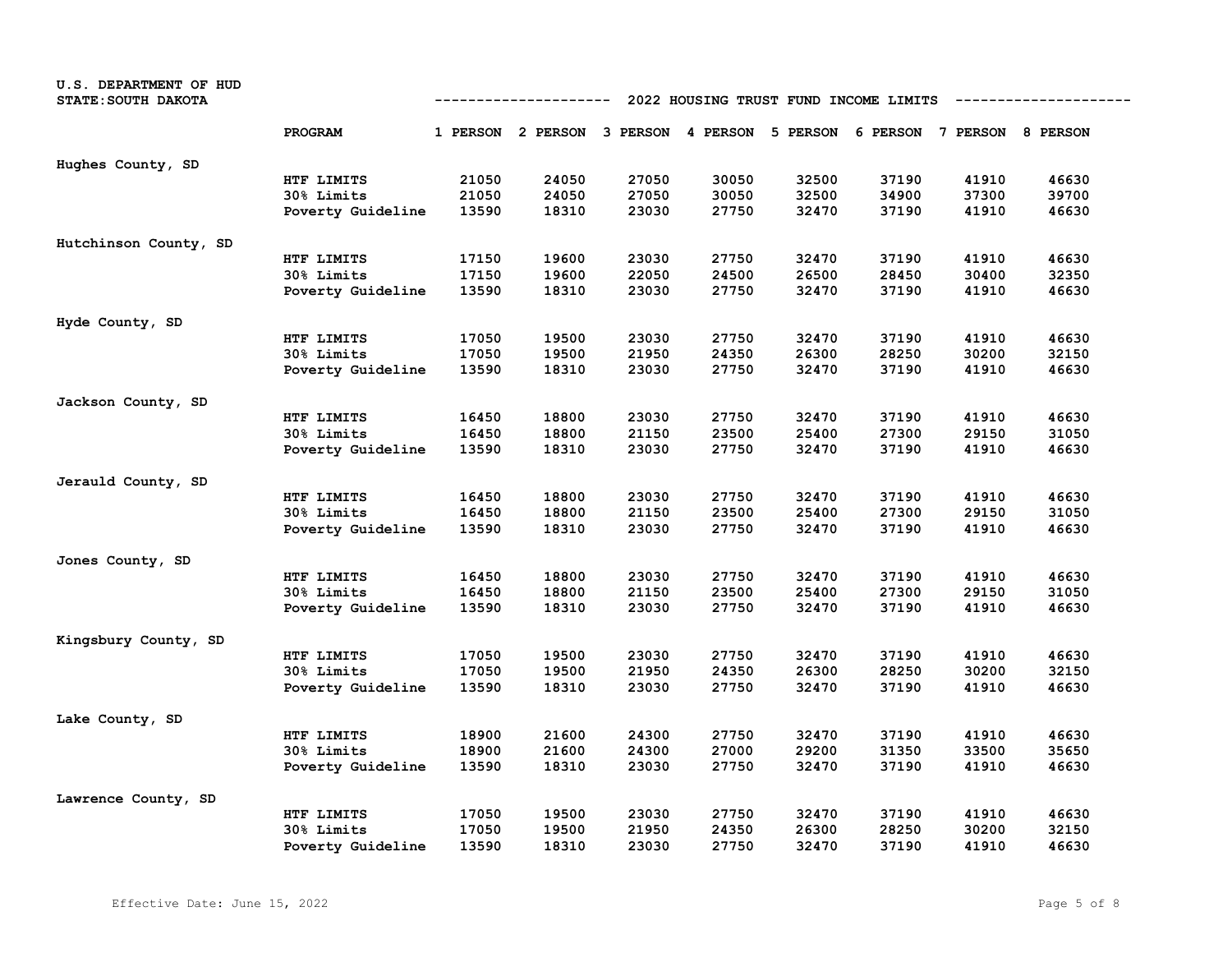| U.S. DEPARTMENT OF HUD<br>STATE: SOUTH DAKOTA |                   | 2022 HOUSING TRUST FUND INCOME LIMITS<br>----------- |                                                                         |       |       |       |       |       |       |  |
|-----------------------------------------------|-------------------|------------------------------------------------------|-------------------------------------------------------------------------|-------|-------|-------|-------|-------|-------|--|
|                                               | PROGRAM           |                                                      | 1 PERSON 2 PERSON 3 PERSON 4 PERSON 5 PERSON 6 PERSON 7 PERSON 8 PERSON |       |       |       |       |       |       |  |
| Lyman County, SD                              |                   |                                                      |                                                                         |       |       |       |       |       |       |  |
|                                               | HTF LIMITS        | 16450                                                | 18800                                                                   | 23030 | 27750 | 32470 | 37190 | 41910 | 46630 |  |
|                                               | 30% Limits        | 16450                                                | 18800                                                                   | 21150 | 23500 | 25400 | 27300 | 29150 | 31050 |  |
|                                               | Poverty Guideline | 13590                                                | 18310                                                                   | 23030 | 27750 | 32470 | 37190 | 41910 | 46630 |  |
| Marshall County, SD                           |                   |                                                      |                                                                         |       |       |       |       |       |       |  |
|                                               | HTF LIMITS        | 17500                                                | 20000                                                                   | 23030 | 27750 | 32470 | 37190 | 41910 | 46630 |  |
|                                               | 30% Limits        | 17500                                                | 20000                                                                   | 22500 | 24950 | 26950 | 28950 | 30950 | 32950 |  |
|                                               | Poverty Guideline | 13590                                                | 18310                                                                   | 23030 | 27750 | 32470 | 37190 | 41910 | 46630 |  |
| McPherson County, SD                          |                   |                                                      |                                                                         |       |       |       |       |       |       |  |
|                                               | HTF LIMITS        | 16450                                                | 18800                                                                   | 23030 | 27750 | 32470 | 37190 | 41910 | 46630 |  |
|                                               | 30% Limits        | 16450                                                | 18800                                                                   | 21150 | 23500 | 25400 | 27300 | 29150 | 31050 |  |
|                                               | Poverty Guideline | 13590                                                | 18310                                                                   | 23030 | 27750 | 32470 | 37190 | 41910 | 46630 |  |
| Mellette County, SD                           |                   |                                                      |                                                                         |       |       |       |       |       |       |  |
|                                               | HTF LIMITS        | 16450                                                | 18800                                                                   | 23030 | 27750 | 32470 | 37190 | 41910 | 46630 |  |
|                                               | 30% Limits        | 16450                                                | 18800                                                                   | 21150 | 23500 | 25400 | 27300 | 29150 | 31050 |  |
|                                               | Poverty Guideline | 13590                                                | 18310                                                                   | 23030 | 27750 | 32470 | 37190 | 41910 | 46630 |  |
| Miner County, SD                              |                   |                                                      |                                                                         |       |       |       |       |       |       |  |
|                                               | HTF LIMITS        | 16450                                                | 18800                                                                   | 23030 | 27750 | 32470 | 37190 | 41910 | 46630 |  |
|                                               | 30% Limits        | 16450                                                | 18800                                                                   | 21150 | 23500 | 25400 | 27300 | 29150 | 31050 |  |
|                                               | Poverty Guideline | 13590                                                | 18310                                                                   | 23030 | 27750 | 32470 | 37190 | 41910 | 46630 |  |
| Moody County, SD                              |                   |                                                      |                                                                         |       |       |       |       |       |       |  |
|                                               | HTF LIMITS        | 17750                                                | 20250                                                                   | 23030 | 27750 | 32470 | 37190 | 41910 | 46630 |  |
|                                               | 30% Limits        | 17750                                                | 20250                                                                   | 22800 | 25300 | 27350 | 29350 | 31400 | 33400 |  |
|                                               | Poverty Guideline | 13590                                                | 18310                                                                   | 23030 | 27750 | 32470 | 37190 | 41910 | 46630 |  |
| Oglala Lakota County                          |                   |                                                      |                                                                         |       |       |       |       |       |       |  |
|                                               | HTF LIMITS        | 16450                                                | 18800                                                                   | 23030 | 27750 | 32470 | 37190 | 41910 | 46630 |  |
|                                               | 30% Limits        | 16450                                                | 18800                                                                   | 21150 | 23500 | 25400 | 27300 | 29150 | 31050 |  |
|                                               | Poverty Guideline | 13590                                                | 18310                                                                   | 23030 | 27750 | 32470 | 37190 | 41910 | 46630 |  |
| Perkins County, SD                            |                   |                                                      |                                                                         |       |       |       |       |       |       |  |
|                                               | HTF LIMITS        | 16850                                                | 19250                                                                   | 23030 | 27750 | 32470 | 37190 | 41910 | 46630 |  |
|                                               | 30% Limits        | 16850                                                | 19250                                                                   | 21650 | 24050 | 26000 | 27900 | 29850 | 31750 |  |
|                                               | Poverty Guideline | 13590                                                | 18310                                                                   | 23030 | 27750 | 32470 | 37190 | 41910 | 46630 |  |
| Potter County, SD                             |                   |                                                      |                                                                         |       |       |       |       |       |       |  |
|                                               | HTF LIMITS        | 16450                                                | 18800                                                                   | 23030 | 27750 | 32470 | 37190 | 41910 | 46630 |  |
|                                               | 30% Limits        | 16450                                                | 18800                                                                   | 21150 | 23500 | 25400 | 27300 | 29150 | 31050 |  |
|                                               | Poverty Guideline | 13590                                                | 18310                                                                   | 23030 | 27750 | 32470 | 37190 | 41910 | 46630 |  |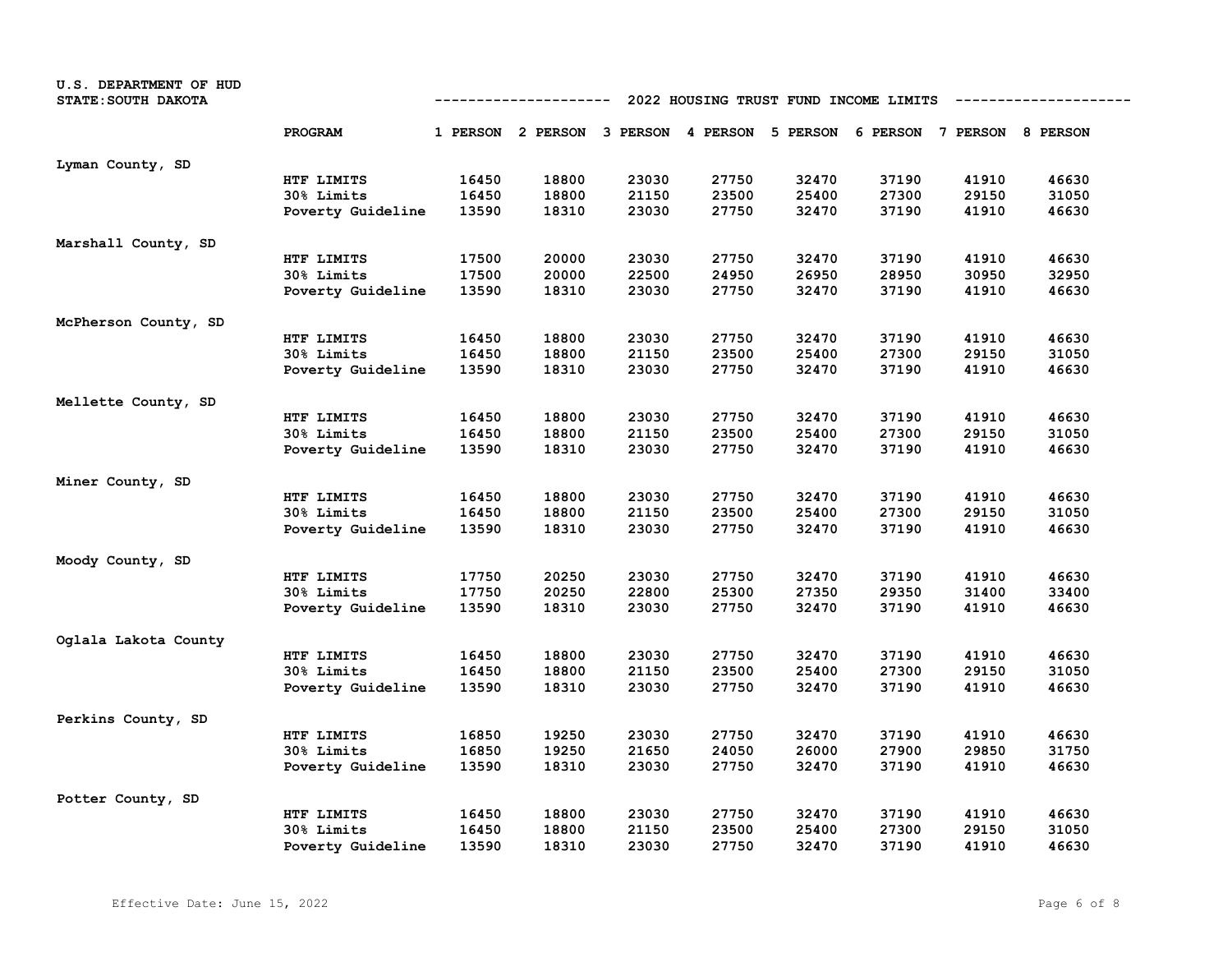| U.S. DEPARTMENT OF HUD<br>STATE: SOUTH DAKOTA |                   | 2022 HOUSING TRUST FUND INCOME LIMITS<br>------------- |                                                                         |       |       |       |       |       |       |  |
|-----------------------------------------------|-------------------|--------------------------------------------------------|-------------------------------------------------------------------------|-------|-------|-------|-------|-------|-------|--|
|                                               | PROGRAM           |                                                        | 1 PERSON 2 PERSON 3 PERSON 4 PERSON 5 PERSON 6 PERSON 7 PERSON 8 PERSON |       |       |       |       |       |       |  |
| Roberts County, SD                            |                   |                                                        |                                                                         |       |       |       |       |       |       |  |
|                                               | HTF LIMITS        | 16450                                                  | 18800                                                                   | 23030 | 27750 | 32470 | 37190 | 41910 | 46630 |  |
|                                               | 30% Limits        | 16450                                                  | 18800                                                                   | 21150 | 23500 | 25400 | 27300 | 29150 | 31050 |  |
|                                               | Poverty Guideline | 13590                                                  | 18310                                                                   | 23030 | 27750 | 32470 | 37190 | 41910 | 46630 |  |
| Sanborn County, SD                            |                   |                                                        |                                                                         |       |       |       |       |       |       |  |
|                                               | HTF LIMITS        | 16950                                                  | 19350                                                                   | 23030 | 27750 | 32470 | 37190 | 41910 | 46630 |  |
|                                               | 30% Limits        | 16950                                                  | 19350                                                                   | 21750 | 24150 | 26100 | 28050 | 29950 | 31900 |  |
|                                               | Poverty Guideline | 13590                                                  | 18310                                                                   | 23030 | 27750 | 32470 | 37190 | 41910 | 46630 |  |
| Spink County, SD                              |                   |                                                        |                                                                         |       |       |       |       |       |       |  |
|                                               | HTF LIMITS        | 16450                                                  | 18800                                                                   | 23030 | 27750 | 32470 | 37190 | 41910 | 46630 |  |
|                                               | <b>30% Limits</b> | 16450                                                  | 18800                                                                   | 21150 | 23500 | 25400 | 27300 | 29150 | 31050 |  |
|                                               | Poverty Guideline | 13590                                                  | 18310                                                                   | 23030 | 27750 | 32470 | 37190 | 41910 | 46630 |  |
| Stanley County, SD                            |                   |                                                        |                                                                         |       |       |       |       |       |       |  |
|                                               | HTF LIMITS        | 18800                                                  | 21450                                                                   | 24150 | 27750 | 32470 | 37190 | 41910 | 46630 |  |
|                                               | 30% Limits        | 18800                                                  | 21450                                                                   | 24150 | 26800 | 28950 | 31100 | 33250 | 35400 |  |
|                                               | Poverty Guideline | 13590                                                  | 18310                                                                   | 23030 | 27750 | 32470 | 37190 | 41910 | 46630 |  |
| Sully County, SD                              |                   |                                                        |                                                                         |       |       |       |       |       |       |  |
|                                               | HTF LIMITS        | 17050                                                  | 19500                                                                   | 23030 | 27750 | 32470 | 37190 | 41910 | 46630 |  |
|                                               | 30% Limits        | 17050                                                  | 19500                                                                   | 21950 | 24350 | 26300 | 28250 | 30200 | 32150 |  |
|                                               | Poverty Guideline | 13590                                                  | 18310                                                                   | 23030 | 27750 | 32470 | 37190 | 41910 | 46630 |  |
| Todd County, SD                               |                   |                                                        |                                                                         |       |       |       |       |       |       |  |
|                                               | HTF LIMITS        | 16450                                                  | 18800                                                                   | 23030 | 27750 | 32470 | 37190 | 41910 | 46630 |  |
|                                               | 30% Limits        | 16450                                                  | 18800                                                                   | 21150 | 23500 | 25400 | 27300 | 29150 | 31050 |  |
|                                               | Poverty Guideline | 13590                                                  | 18310                                                                   | 23030 | 27750 | 32470 | 37190 | 41910 | 46630 |  |
| Tripp County, SD                              |                   |                                                        |                                                                         |       |       |       |       |       |       |  |
|                                               | HTF LIMITS        | 16450                                                  | 18800                                                                   | 23030 | 27750 | 32470 | 37190 | 41910 | 46630 |  |
|                                               | 30% Limits        | 16450                                                  | 18800                                                                   | 21150 | 23500 | 25400 | 27300 | 29150 | 31050 |  |
|                                               | Poverty Guideline | 13590                                                  | 18310                                                                   | 23030 | 27750 | 32470 | 37190 | 41910 | 46630 |  |
| Walworth County, SD                           |                   |                                                        |                                                                         |       |       |       |       |       |       |  |
|                                               | HTF LIMITS        | 16450                                                  | 18800                                                                   | 23030 | 27750 | 32470 | 37190 | 41910 | 46630 |  |
|                                               | 30% Limits        | 16450                                                  | 18800                                                                   | 21150 | 23500 | 25400 | 27300 | 29150 | 31050 |  |
|                                               | Poverty Guideline | 13590                                                  | 18310                                                                   | 23030 | 27750 | 32470 | 37190 | 41910 | 46630 |  |
| Yankton County, SD                            |                   |                                                        |                                                                         |       |       |       |       |       |       |  |
|                                               | HTF LIMITS        | 16950                                                  | 19350                                                                   | 23030 | 27750 | 32470 | 37190 | 41910 | 46630 |  |
|                                               | <b>30% Limits</b> | 16950                                                  | 19350                                                                   | 21750 | 24150 | 26100 | 28050 | 29950 | 31900 |  |
|                                               | Poverty Guideline | 13590                                                  | 18310                                                                   | 23030 | 27750 | 32470 | 37190 | 41910 | 46630 |  |